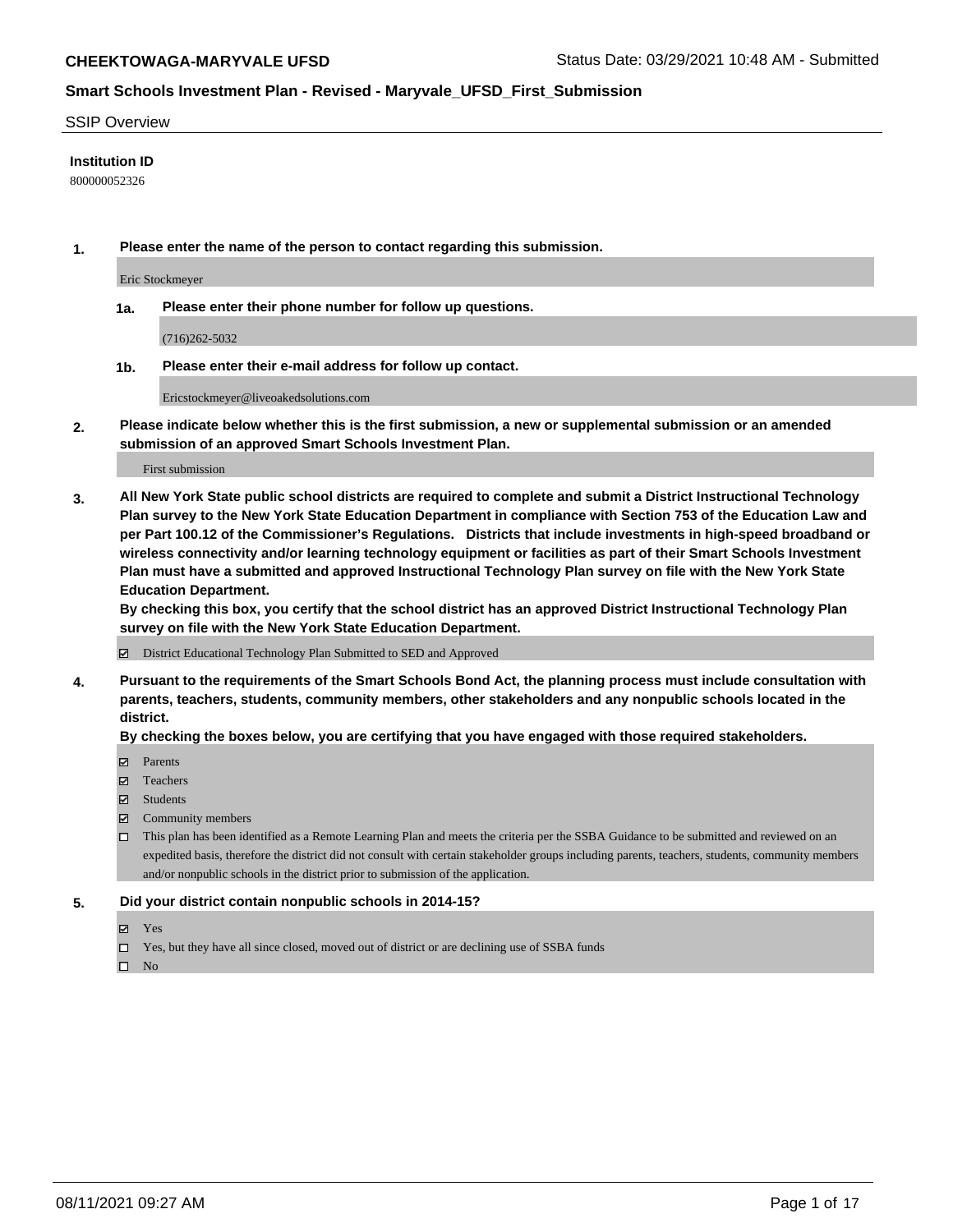#### SSIP Overview

**6. Certify that the following required steps have taken place by checking the boxes below:**

- The district developed and the school board approved a preliminary Smart Schools Investment Plan.
- The preliminary plan was posted on the district website for at least 30 days. The district included an address to which any written comments on the plan should be sent.
- $\boxtimes$  The school board conducted a hearing that enabled stakeholders to respond to the preliminary plan. This hearing may have occured as part of a normal Board meeting, but adequate notice of the event must have been provided through local media and the district website for at least two weeks prior to the meeting.
- The district prepared a final plan for school board approval and such plan has been approved by the school board.
- $\boxtimes$  The final proposed plan that has been submitted has been posted on the district's website.
- This Plan has been identified as a Remote Learning Plan and meets the criteria per the SSBA Guidance to be submitted and reviewed on an expedited basis, therefore this plan has not met certain stakeholder engagement requirements including, consulting with nonpublic schools in advance of plan submission, having the school board conduct a hearing on the plan and/or posting the plan to the district website for a minimum of 30 days. This district will post the Remote Learning Plan to the district's website upon submission of the application.
- **6a. Please upload the proposed Smart Schools Investment Plan (SSIP) that was posted on the district's website, along with any supporting materials. Note that this should be different than your recently submitted Educational Technology Survey. The Final SSIP, as approved by the School Board, should also be posted on the website and remain there during the course of the projects contained therein.**

Maryvale SSIP Final.pdf

**6b. Enter the webpage address where the final Smart Schools Investment Plan is posted. The Plan should remain posted for the life of the included projects.**

https://www.maryvaleufsd.org/domain/55

**7. Please enter an estimate of the total number of students and staff that will benefit from this Smart Schools Investment Plan based on the cumulative projects submitted to date.**

2,144

**8. An LEA/School District may partner with one or more other LEA/School Districts to form a consortium to pool Smart Schools Bond Act funds for a project that meets all other Smart School Bond Act requirements. Each school district participating in the consortium will need to file an approved Smart Schools Investment Plan for the project and submit a signed Memorandum of Understanding that sets forth the details of the consortium including the roles of each respective district.**

 $\Box$  The district plans to participate in a consortium to partner with other school district(s) to implement a Smart Schools project.

**9. Please enter the name and 6-digit SED Code for each LEA/School District participating in the Consortium.**

| <b>Partner LEA/District</b> | <b>ISED BEDS Code</b> |
|-----------------------------|-----------------------|
| (No Response)               | (No Response)         |

**10. Please upload a signed Memorandum of Understanding with all of the participating Consortium partners.**

(No Response)

**11. Your district's Smart Schools Bond Act Allocation is:**

\$1,348,658

**12. Final 2014-15 BEDS Enrollment to calculate Nonpublic Sharing Requirement**

|              | Public Enrollment | Nonpublic Enrollment | Total Enrollment | Nonpublic Percentage |
|--------------|-------------------|----------------------|------------------|----------------------|
| l Enrollment | 2.098             | 43                   | 2.141.00         | 2.01                 |

**13. This table compares each category budget total, as entered in that category's page, to the total expenditures listed in the category's expenditure table. Any discrepancies between the two must be resolved before submission.**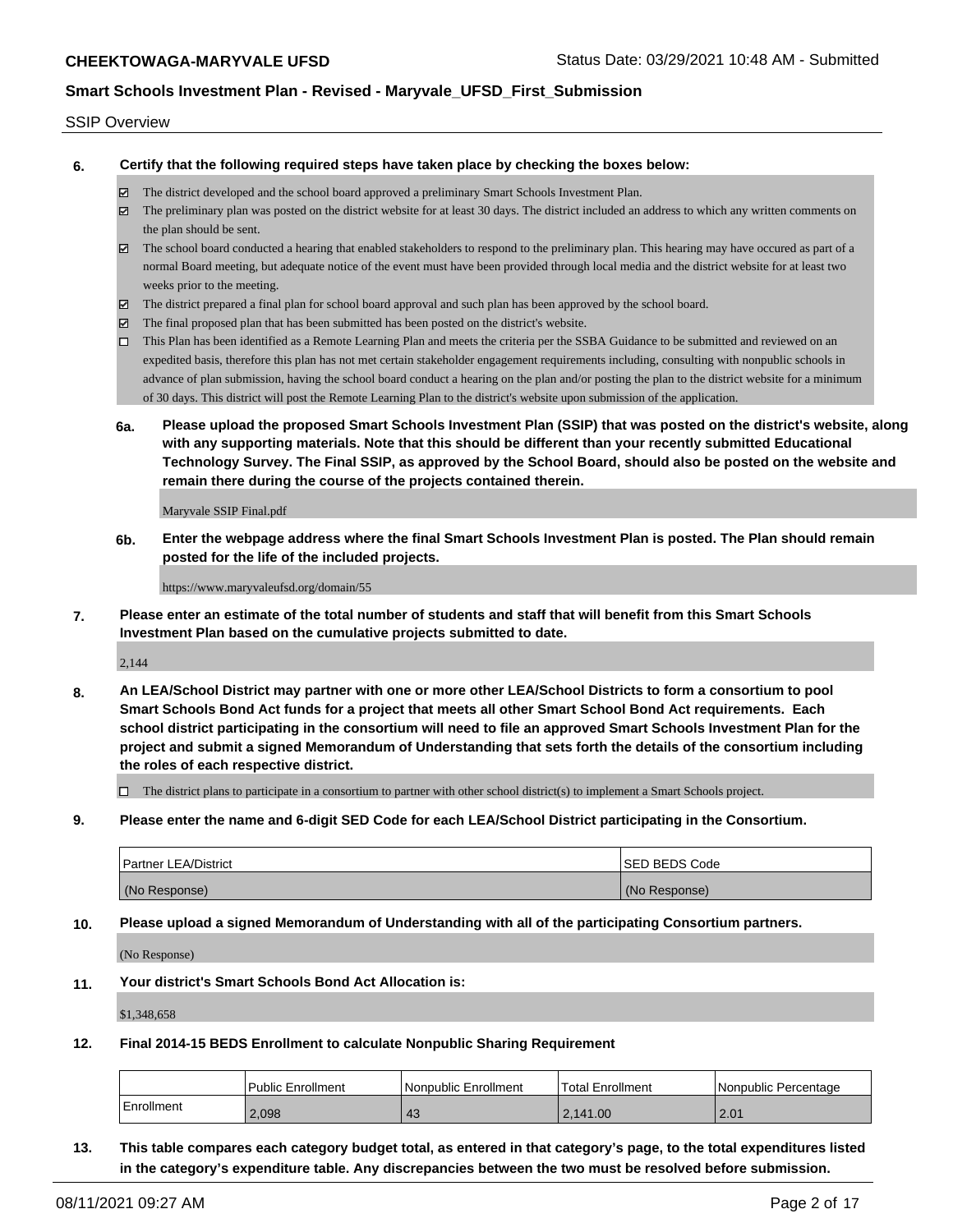# SSIP Overview

|                                          | Sub-Allocations | <b>Expenditure Totals</b> | Difference |
|------------------------------------------|-----------------|---------------------------|------------|
| <b>School Connectivity</b>               | 0.00            | 0.00                      | 0.00       |
| Connectivity Projects for<br>Communities | 0.00            | 0.00                      | 0.00       |
| Classroom Technology                     | 945,438.00      | 945,438.00                | 0.00       |
| Pre-Kindergarten Classrooms              | 0.00            | 0.00                      | 0.00       |
| Replace Transportable<br>Classrooms      | 0.00            | 0.00                      | 0.00       |
| <b>High-Tech Security Features</b>       | 0.00            | 0.00                      | 0.00       |
| Nonpublic Loan                           | 10,750.00       | 10,750.00                 | 0.00       |
| Totals:                                  | 956,188         | 956,188                   | 0          |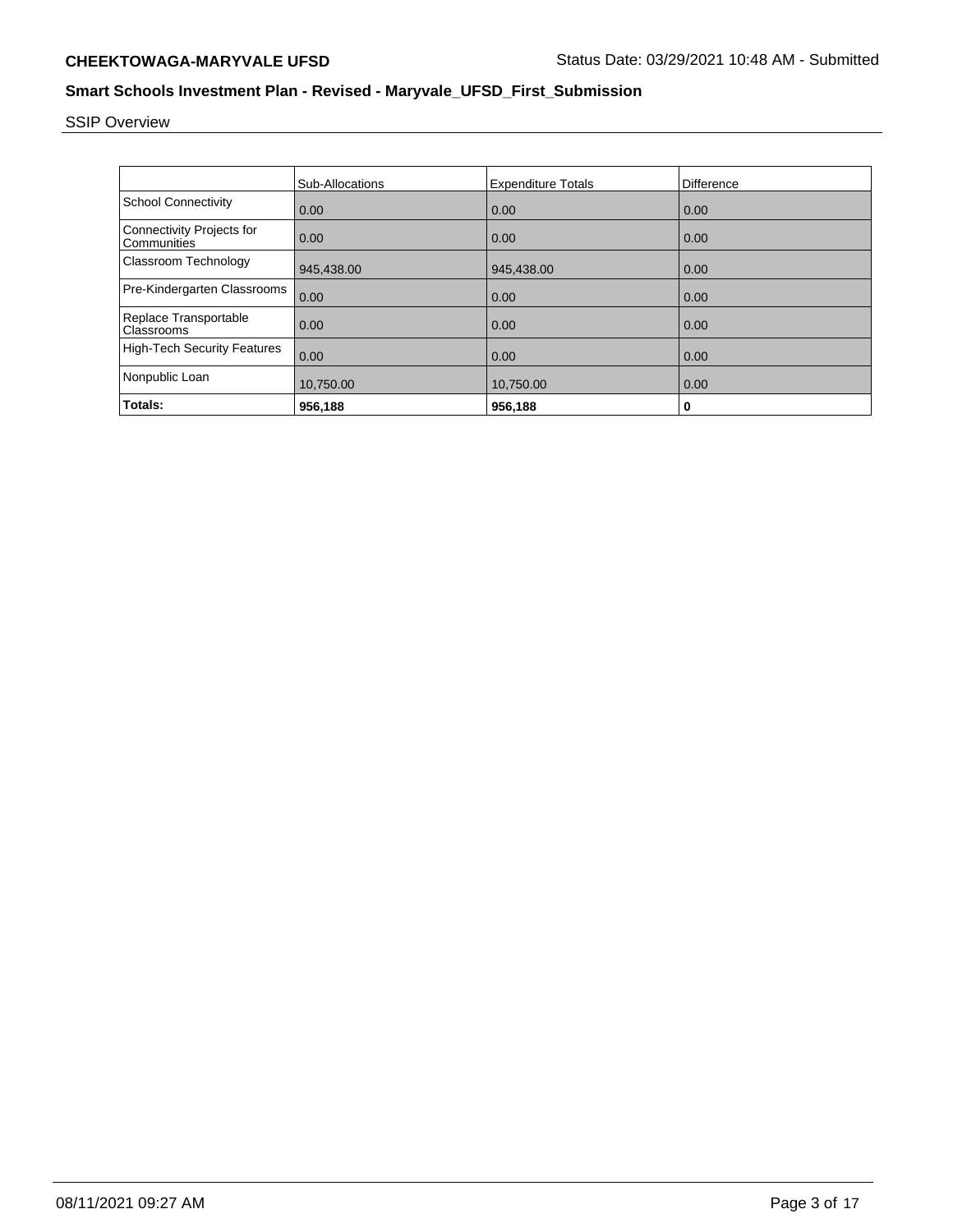School Connectivity

- **1. In order for students and faculty to receive the maximum benefit from the technology made available under the Smart Schools Bond Act, their school buildings must possess sufficient connectivity infrastructure to ensure that devices can be used during the school day. Smart Schools Investment Plans must demonstrate that:**
	- **• sufficient infrastructure that meets the Federal Communications Commission's 100 Mbps per 1,000 students standard currently exists in the buildings where new devices will be deployed, or**
	- **• is a planned use of a portion of Smart Schools Bond Act funds, or**
	- **• is under development through another funding source.**

**Smart Schools Bond Act funds used for technology infrastructure or classroom technology investments must increase the number of school buildings that meet or exceed the minimum speed standard of 100 Mbps per 1,000 students and staff within 12 months. This standard may be met on either a contracted 24/7 firm service or a "burstable" capability. If the standard is met under the burstable criteria, it must be:**

**1. Specifically codified in a service contract with a provider, and**

**2. Guaranteed to be available to all students and devices as needed, particularly during periods of high demand, such as computer-based testing (CBT) periods.**

**Please describe how your district already meets or is planning to meet this standard within 12 months of plan submission.**

(No Response)

**1a. If a district believes that it will be impossible to meet this standard within 12 months, it may apply for a waiver of this requirement, as described on the Smart Schools website. The waiver must be filed and approved by SED prior to submitting this survey.**

 $\Box$  By checking this box, you are certifying that the school district has an approved waiver of this requirement on file with the New York State Education Department.

**2. Connectivity Speed Calculator (Required). If the district currently meets the required speed, enter "Currently Met" in the last box: Expected Date When Required Speed Will be Met.**

|                  | l Number of     | Required Speed | Current Speed in | Expected Speed | Expected Date                           |
|------------------|-----------------|----------------|------------------|----------------|-----------------------------------------|
|                  | <b>Students</b> | In Mbps        | l Mbps           | to be Attained | When Required                           |
|                  |                 |                |                  |                | l Within 12 Months ISpeed Will be Met l |
| Calculated Speed | (No Response)   | 0.00           | (No Response)    | (No Response)  | (No Response)                           |

**3. Describe how you intend to use Smart Schools Bond Act funds for high-speed broadband and/or wireless connectivity projects in school buildings.**

(No Response)

**4. Describe the linkage between the district's District Instructional Technology Plan and how the proposed projects will improve teaching and learning. (There should be a link between your response to this question and your responses to Question 1 in Section IV - NYSED Initiatives Alignment: "Explain how the district use of instructional technology will serve as a part of a comprehensive and sustained effort to support rigorous academic standards attainment and performance improvement for students."** 

**Your answer should also align with your answers to the questions in Section II - Strategic Technology Planning and the associated Action Steps in Section III - Action Plan.)**

(No Response)

**5. If the district wishes to have students and staff access the Internet from wireless devices within the school building, or in close proximity to it, it must first ensure that it has a robust Wi-Fi network in place that has sufficient bandwidth to meet user demand.**

**Please describe how you have quantified this demand and how you plan to meet this demand.**

(No Response)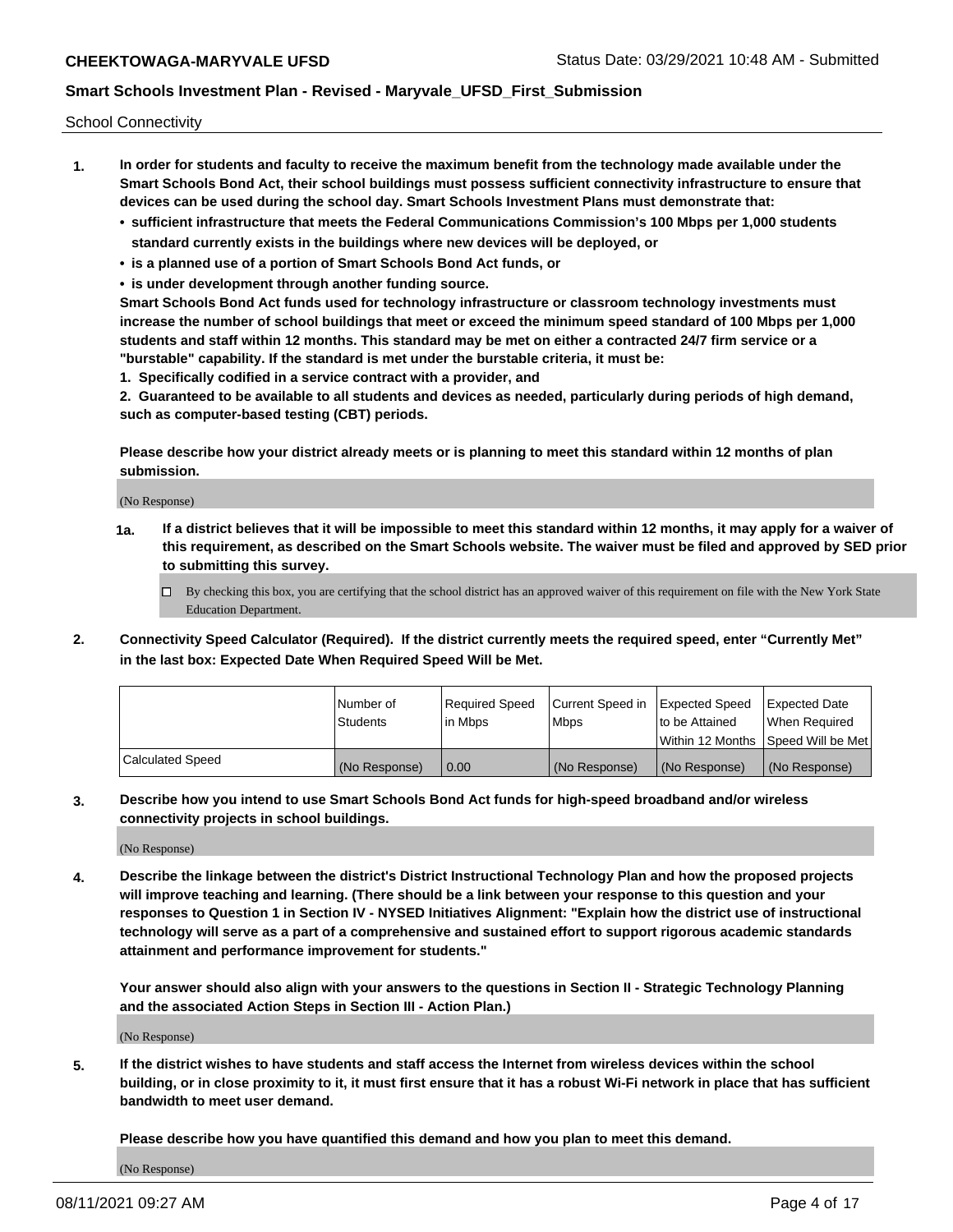School Connectivity

**6. Smart Schools plans with any expenditures in the School Connectivity category require a project number from the Office of Facilities Planning. Districts must submit an SSBA LOI and receive project numbers prior to submitting the SSIP. As indicated on the LOI, some projects may be eligible for a streamlined review and will not require a building permit.**

**Please indicate on a separate row each project number given to you by the Office of Facilities Planning.**

| Project Number |  |
|----------------|--|
| (No Response)  |  |

**7. Certain high-tech security and connectivity infrastructure projects may be eligible for an expedited review process as determined by the Office of Facilities Planning.**

#### **Was your project deemed eligible for streamlined review?**

(No Response)

#### **8. Include the name and license number of the architect or engineer of record.**

| Name          | License Number |
|---------------|----------------|
| (No Response) | (No Response)  |

#### **9. Public Expenditures – Loanable (Counts toward the nonpublic loan calculation)**

| Select the allowable expenditure type.<br>Repeat to add another item under each type. | <b>PUBLIC</b> Items to be<br>l Purchased | Quantity           | Cost Per Item    | <b>Total Cost</b> |
|---------------------------------------------------------------------------------------|------------------------------------------|--------------------|------------------|-------------------|
| (No Response)                                                                         | (No Response)                            | l (No<br>Response) | (No<br>Response) | $\overline{0.00}$ |
|                                                                                       |                                          | O                  | 0.00             |                   |

#### **10. Public Expenditures – Non-Loanable (Does not count toward nonpublic loan calculation)**

| Select the allowable expenditure | <b>PUBLIC</b> Items to be purchased | Quantity      | Cost per Item | <b>Total Cost</b> |
|----------------------------------|-------------------------------------|---------------|---------------|-------------------|
| type.                            |                                     |               |               |                   |
| Repeat to add another item under |                                     |               |               |                   |
| each type.                       |                                     |               |               |                   |
| (No Response)                    | (No Response)                       | (No Response) | (No Response) | 0.00              |
|                                  |                                     |               | 0.00          |                   |

#### **11. Final 2014-15 BEDS Enrollment to calculate Nonpublic Sharing Requirement (no changes allowed.)**

|            | Public Enrollment | l Nonpublic Enrollment | <b>Total Enrollment</b> | Nonpublic Percentage |
|------------|-------------------|------------------------|-------------------------|----------------------|
| Enrollment | 2.098             | 43                     | 2,141.00                | 2.01                 |

#### **12. Total Public Budget - Loanable (Counts toward the nonpublic loan calculation)**

|                                                 | Public Allocations | Estimated Nonpublic Loan<br>Amount | <b>Estimated Total Sub-Allocations</b> |
|-------------------------------------------------|--------------------|------------------------------------|----------------------------------------|
| Network/Access Costs                            | (No Response)      | 0.00                               | 0.00                                   |
| School Internal Connections and<br>l Components | (No Response)      | 0.00                               | 0.00                                   |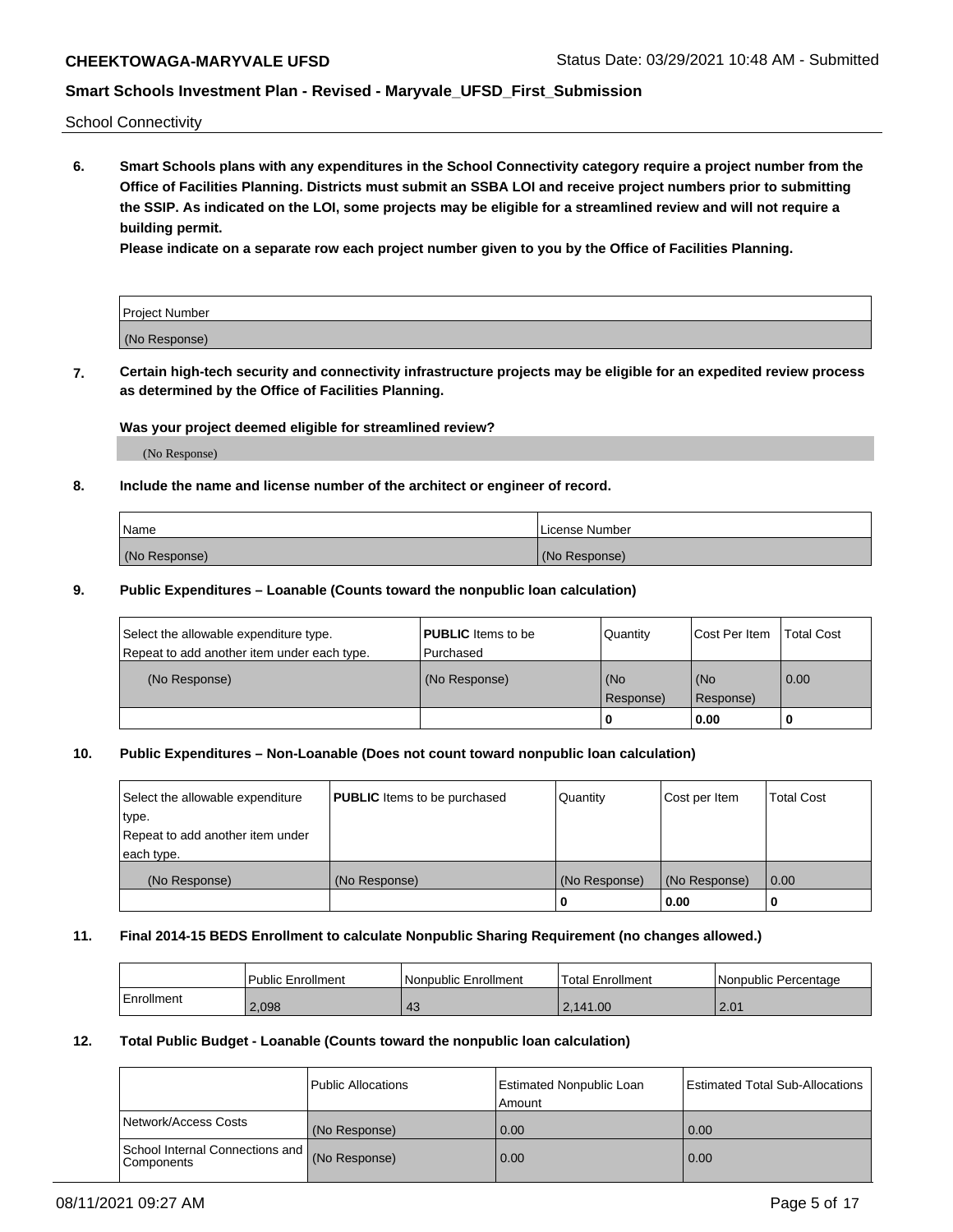School Connectivity

|              | <b>Public Allocations</b> | <b>Estimated Nonpublic Loan</b><br>l Amount | <b>Estimated Total Sub-Allocations</b> |
|--------------|---------------------------|---------------------------------------------|----------------------------------------|
| <b>Other</b> | (No Response)             | 0.00                                        | 0.00                                   |
| Totals:      | 0.00                      | 0                                           | ш                                      |

## **13. Total Public Budget – Non-Loanable (Does not count toward the nonpublic loan calculation)**

| Sub-<br>Allocation |
|--------------------|
| (No Response)      |
| (No Response)      |
| (No Response)      |
| (No Response)      |
| (No Response)      |
| (No Response)      |
| (No Response)      |
| 0.00               |
|                    |

## **14. School Connectivity Totals**

|                          | Total Sub-Allocations |
|--------------------------|-----------------------|
| Total Loanable Items     | 0.00                  |
| Total Non-Ioanable Items | 0.00                  |
| Totals:                  | 0                     |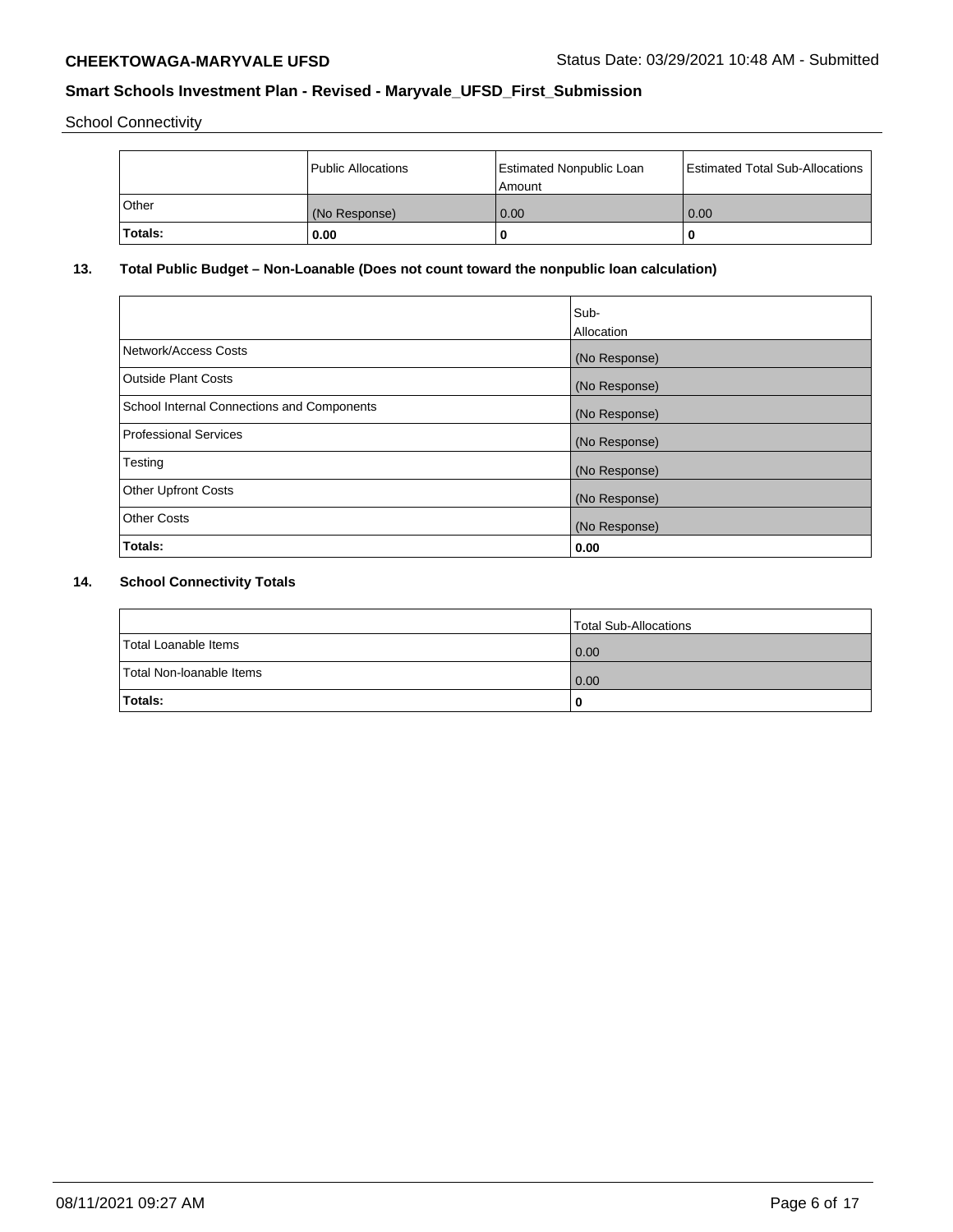Community Connectivity (Broadband and Wireless)

**1. Describe how you intend to use Smart Schools Bond Act funds for high-speed broadband and/or wireless connectivity projects in the community.**

(No Response)

**2. Please describe how the proposed project(s) will promote student achievement and increase student and/or staff access to the Internet in a manner that enhances student learning and/or instruction outside of the school day and/or school building.**

(No Response)

**3. Community connectivity projects must comply with all the necessary local building codes and regulations (building and related permits are not required prior to plan submission).**

 $\Box$  I certify that we will comply with all the necessary local building codes and regulations.

**4. Please describe the physical location of the proposed investment.**

(No Response)

**5. Please provide the initial list of partners participating in the Community Connectivity Broadband Project, along with their Federal Tax Identification (Employer Identification) number.**

| <b>Project Partners</b> | l Federal ID # |
|-------------------------|----------------|
| (No Response)           | (No Response)  |

**6. Please detail the type, quantity, per unit cost and total cost of the eligible items under each sub-category.**

| Select the allowable expenditure | Item to be purchased | Quantity      | Cost per Item | <b>Total Cost</b> |
|----------------------------------|----------------------|---------------|---------------|-------------------|
| type.                            |                      |               |               |                   |
| Repeat to add another item under |                      |               |               |                   |
| each type.                       |                      |               |               |                   |
| (No Response)                    | (No Response)        | (No Response) | (No Response) | 0.00              |
|                                  |                      | o             | 0.00          |                   |

**7. If you are submitting an allocation for Community Connectivity, complete this table.**

**Note that the calculated Total at the bottom of the table must equal the Total allocation for this category that you entered in the SSIP Overview overall budget.**

|                                    | Sub-Allocation |
|------------------------------------|----------------|
| Network/Access Costs               | (No Response)  |
| Outside Plant Costs                | (No Response)  |
| <b>Tower Costs</b>                 | (No Response)  |
| <b>Customer Premises Equipment</b> | (No Response)  |
| <b>Professional Services</b>       | (No Response)  |
| Testing                            | (No Response)  |
| <b>Other Upfront Costs</b>         | (No Response)  |
| <b>Other Costs</b>                 | (No Response)  |
| Totals:                            | 0.00           |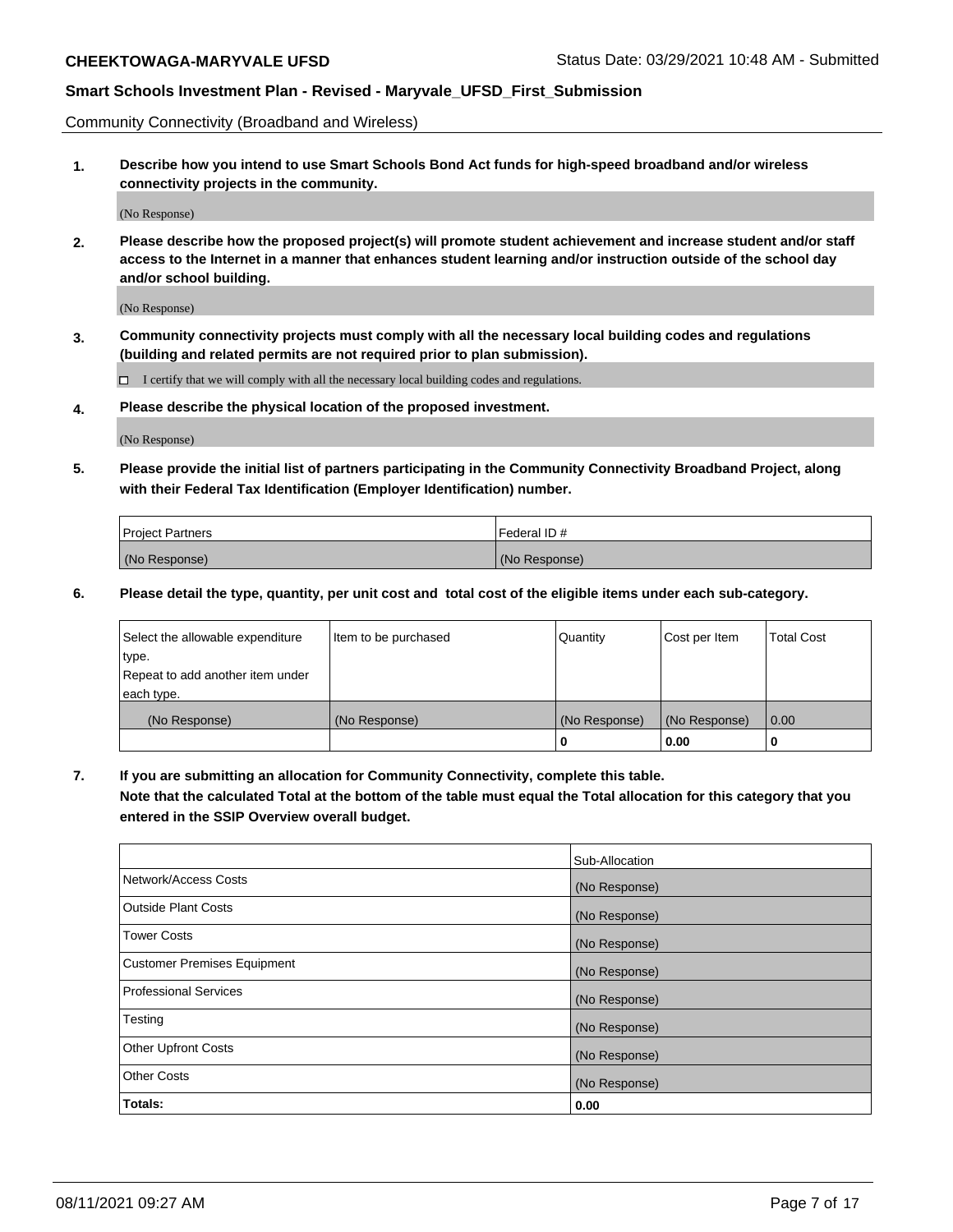#### Classroom Learning Technology

**1. In order for students and faculty to receive the maximum benefit from the technology made available under the Smart Schools Bond Act, their school buildings must possess sufficient connectivity infrastructure to ensure that devices can be used during the school day. Smart Schools Investment Plans must demonstrate that sufficient infrastructure that meets the Federal Communications Commission's 100 Mbps per 1,000 students standard currently exists in the buildings where new devices will be deployed, or is a planned use of a portion of Smart Schools Bond Act funds, or is under development through another funding source. Smart Schools Bond Act funds used for technology infrastructure or classroom technology investments must increase the number of school buildings that meet or exceed the minimum speed standard of 100 Mbps per 1,000 students and staff within 12 months. This standard may be met on either a contracted 24/7 firm service or a "burstable" capability. If the standard is met under the burstable criteria, it must be:**

**1. Specifically codified in a service contract with a provider, and**

**2. Guaranteed to be available to all students and devices as needed, particularly during periods of high demand, such as computer-based testing (CBT) periods.**

**Please describe how your district already meets or is planning to meet this standard within 12 months of plan submission.**

Maryvale Union Free School District has nearly 2,200 students, which based on the state standard, means a 220 Mbps connection speed is required. The District's current connection speed is already in compliance with the minimum connection speed standards identified in the Smart Schools Bond Act.

Currently, the District has a speed in excess of 1Gbps between all schools and between all data rooms within each building.

- **1a. If a district believes that it will be impossible to meet this standard within 12 months, it may apply for a waiver of this requirement, as described on the Smart Schools website. The waiver must be filed and approved by SED prior to submitting this survey.**
	- □ By checking this box, you are certifying that the school district has an approved waiver of this requirement on file with the New York State Education Department.
- **2. Connectivity Speed Calculator (Required). If the district currently meets the required speed, enter "Currently Met" in the last box: Expected Date When Required Speed Will be Met.**

|                  | l Number of | Required Speed | Current Speed in Expected Speed |                 | <b>Expected Date</b>                    |
|------------------|-------------|----------------|---------------------------------|-----------------|-----------------------------------------|
|                  | Students    | l in Mbps      | <b>Mbps</b>                     | Ito be Attained | When Required                           |
|                  |             |                |                                 |                 | l Within 12 Months ISpeed Will be Met l |
| Calculated Speed | 2,200       | 220.00         | 1000                            | 1000            | <b>Currently Met</b>                    |

**3. If the district wishes to have students and staff access the Internet from wireless devices within the school building, or in close proximity to it, it must first ensure that it has a robust Wi-Fi network in place that has sufficient bandwidth to meet user demand.**

**Please describe how you have quantified this demand and how you plan to meet this demand.**

The District's existing wireless infrastructure is now standardized on AC wireless in all instructional areas capable of providing connectivity for each student, teacher, and administrator to use a mobile computing device. AC Wireless Access Points are capable of supporting 40-50 simultaneous student and staff connections in support 1:1 programs in classrooms.

The District wants to ensure that all students and staff have wireless access when they need it. To this end, the District closely monitors and manages network traffic to ensure high throughput. In order to meet usage demands with the appropriate level of wireless access, every classroom has at least one WAP and larger spaces are outfitted with multiple WAPS.

**4. All New York State public school districts are required to complete and submit an Instructional Technology Plan survey to the New York State Education Department in compliance with Section 753 of the Education Law and per Part 100.12 of the Commissioner's Regulations.**

**Districts that include educational technology purchases as part of their Smart Schools Investment Plan must have a submitted and approved Instructional Technology Plan survey on file with the New York State Education Department.**

By checking this box, you are certifying that the school district has an approved Instructional Technology Plan survey on file with the New York State Education Department.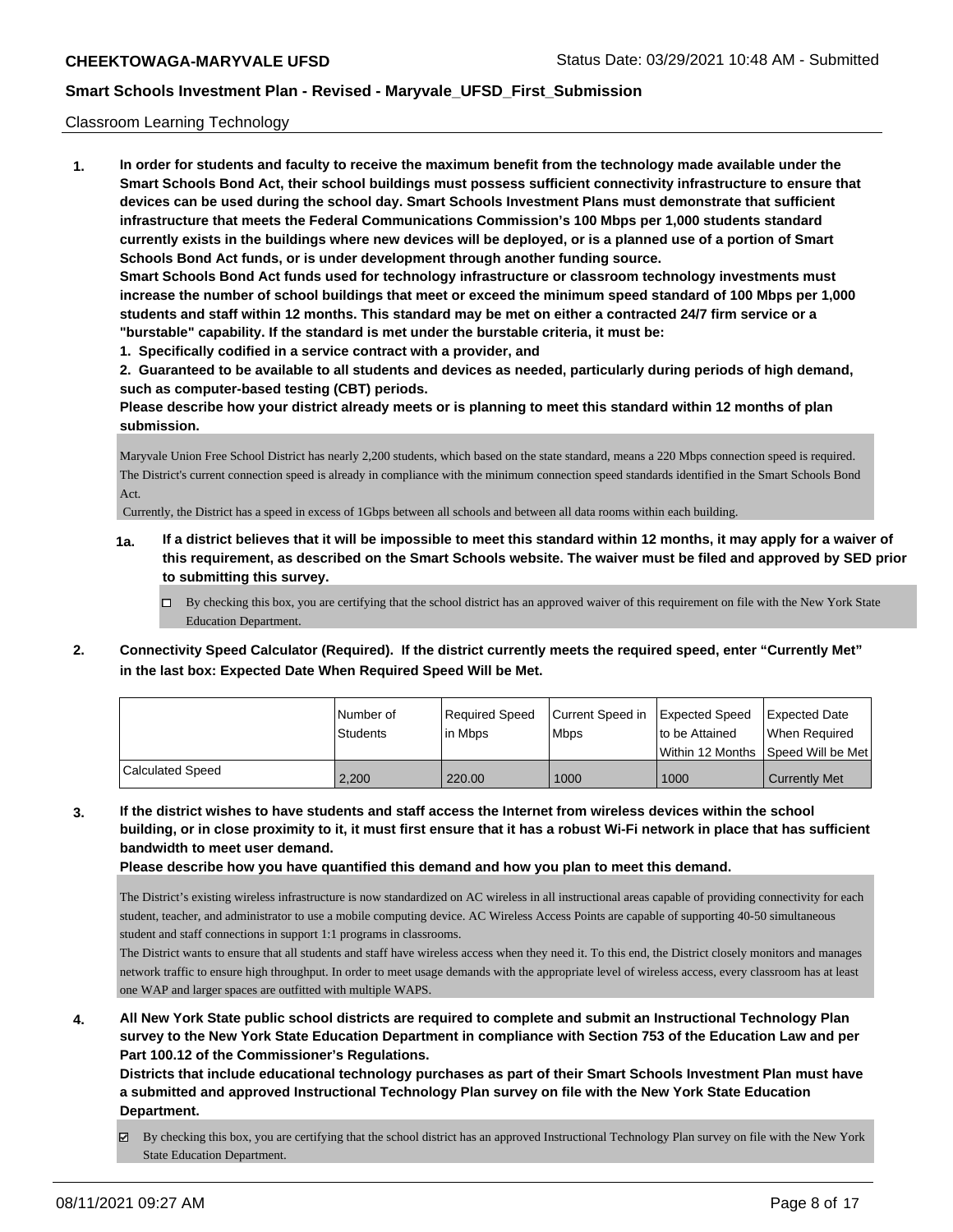#### Classroom Learning Technology

**5. Describe the devices you intend to purchase and their compatibility with existing or planned platforms or systems. Specifically address the adequacy of each facility's electrical, HVAC and other infrastructure necessary to install and support the operation of the planned technology.**

The following classroom technologies will be purchased with this Smart Schools Bond Acts submission:

• Student Chromebook computers

• SMART Boards

• Audio/Visual equipment

Each building's current electrical, HVAC, and overall infrastructure are currently able to support in-school use of this influx of classroom technology.

During the first phase of the District's 1:1 program the implementation of laptop carts in each classroom provides Smart Charging Technology: charging power is directed to where it's needed most, so each notebook is charged as quickly as possible. In addition, the cart phases the power of the notebook outlets up over six banks (30 unit carts), preventing the breaker from tripping on the start-up of charging. Necessary electrical, HVAC, and other infrastructure is also in place to accommodate additional STEM and Audio/Visual technology

- **6. Describe how the proposed technology purchases will:**
	- **> enhance differentiated instruction;**
	- **> expand student learning inside and outside the classroom;**
	- **> benefit students with disabilities and English language learners; and**
	- **> contribute to the reduction of other learning gaps that have been identified within the district.**

**The expectation is that districts will place a priority on addressing the needs of students who struggle to succeed in a rigorous curriculum. Responses in this section should specifically address this concern and align with the district's Instructional Technology Plan (in particular Question 2 of E. Curriculum and Instruction: "Does the district's instructional technology plan address the needs of students with disabilities to ensure equitable access to instruction, materials and assessments?" and Question 3 of the same section: "Does the district's instructional technology plan address the provision of assistive technology specifically for students with disabilities to ensure access to and participation in the general curriculum?")**

**In addition, describe how the district ensures equitable access to instruction, materials and assessments and participation in the general curriculum for both SWD and English Language Learners/Multilingual Learners (ELL/MLL) students.**

## **Please note: If this plan has been identified as a Remote Learning Plan to be submitted and reviewed on an expedited basis, the district should explain how this plan will facilitate remote and hybrid learning, in lieu of responding to the question above.**

The District's technology plan ensures that all students K-12 have equitable access to computer technology in every grade level regardless if it is a traditional general education classroom, blended learning environment, or a self-contained classroom. The District continues to align and adapt new eResources that support individual lesson plans that not only include instructional rigor, but are personalized to the instructional need of that student. These technology resources benefit ALL students, regardless of whether they are a general education student, English Language Learner, or a student identified as having a disability.

Educators in Maryvale Schools use technology to empower students with disabilities and give them access to the general education curriculum. Students identified as having a disability will have dedicated access to a Chromebook for dedicated access to personalized learning software such as iRead, System 44, and Read180. Special Education teachers will also use document cameras and Smartboards to help aid students with a disability through audio and visual clues.

Chromebooks, Smartboards, and document cameras will be used to leverage multimedia technology to incorporate pictures and videos into daily instruction. This is of special benefit to English Language Learners since it can prepare them with the necessary contextual cues to understand new concepts. Visual information from Smartboards and document cameras during whole-class instruction can provide the necessary bridge or scaffold between everyday language and more difficult academic language, thereby improving student learning. Chromebooks provide the opportunity to work on these skills during personalized learning time.

These technology resources will benefit all students, regardless of whether they are a general education student, English Language Learner, or a student identified as having a disability. However, students with a disability and English Language Learners will perhaps benefit most from these technology resources as this allows for instruction uniquely tailored to their needs and will allow them access to the wealth of electronic resources the district has invested in specifically for students with a disability and English Language Learners.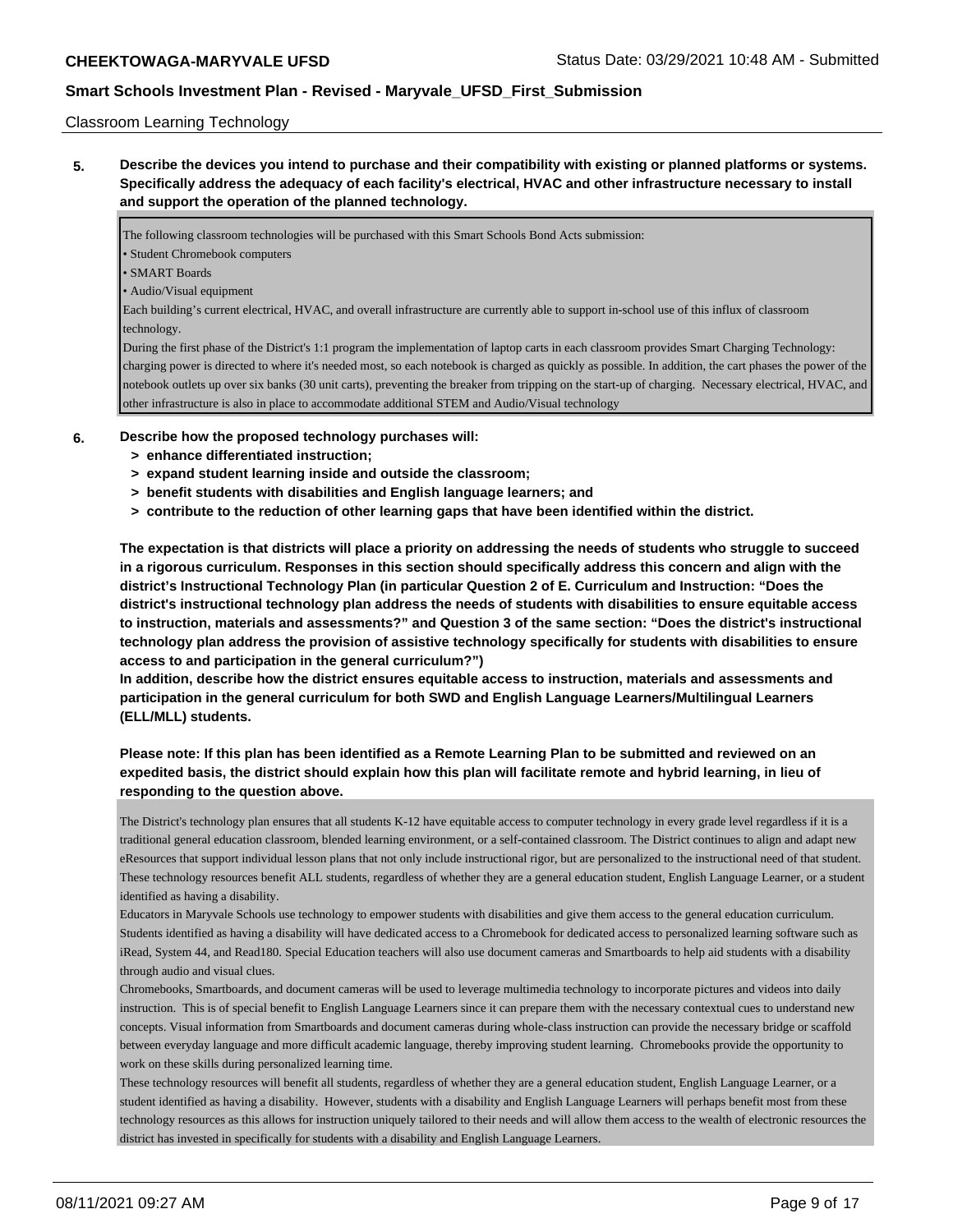Classroom Learning Technology

## **7. Where appropriate, describe how the proposed technology purchases will enhance ongoing communication with parents and other stakeholders and help the district facilitate technology-based regional partnerships, including distance learning and other efforts.**

Providing each student with a computing device and ensuring at-home internet connectivity will help ensure that all students are receiving equitable instruction regardless of whether or not instruction is being delivered in-person or remote. Further, these technology purchases will improve communication with parents and other stakeholders by providing a mechanism to receive important information from the District's website, social media, email, and other electronic communication tools such as Blackboard Messenger.

**8. Describe the district's plan to provide professional development to ensure that administrators, teachers and staff can employ the technology purchased to enhance instruction successfully.**

**Note: This response should be aligned and expanded upon in accordance with your district's response to Question 1 of F. Professional Development of your Instructional Technology Plan: "Please provide a summary of professional development offered to teachers and staff, for the time period covered by this plan, to support technology to enhance teaching and learning. Please include topics, audience and method of delivery within your summary."**

**Please note: If this plan has been identified as a Remote Learning Plan to be submitted and reviewed on an expedited basis, the district should provide a statement confirming that the district has provided or will provide professional development on these devices to its staff, in lieu of responding to the question above.**

Effective teachers design, develop, and evaluate authentic learning experiences and assessments incorporating contemporary tools and resources to maximize content learning and to develop knowledge and skills identified in the National Educational Technology Standards for students. Professional development activities will be provided for teachers to design or adapt relevant learning experiences that incorporate digital tools and resources to promote student learning and creativity. Staff Development programs will help teachers develop technology-enriched learning environments that offer options for diverse learning styles using digital tools and resources. Embedded online module-based learning for staff will assist in building capacity within the building. Using the embedded daily PLC time will support this type of learning. Training will also provide teachers and students with multiple and varied formative and summative assessments aligned with content and technology standards to be used to inform learning and teaching.

The district utilizes the Common Set of Learning Objectives (CSLO) services through Erie 1 BOCES to work with teacher groups, and administrators to enhance their learning of new technologies, technology-rich lessons, and curriculum-based resources. Additional opportunities for professional development are offered on Interactive Whiteboard/SMART activities and resources, eSchoolData, STAR testing, IEP Direct, etc. Professional development will be scheduled in order to provide immediate implementation and application of the learning in order to impact instructional and learning outcomes.

Teachers continuously improve their professional practice, model lifelong learning, and exhibit leadership in their school and professional community by promoting and demonstrating the effective use of digital tools and resources. The district is using a software program to assist the teachers in developing their professional growth plans. The teachers have been trained on the use of My Learning Plan and My OASYS. Using these programs, each teacher is required to identify at least one professional goal in one of the three initiative areas. Professional learning opportunities are initiated at the Superintendent's Conference Day, which is regularly scheduled in March. In addition, through the new PLC structure, the professional practice with technology integration will become a key initiative across all content areas.

The Maryvale School District is committed to balancing student learning between engagement strategies, differentiation, and technology integration. Through adaptive and flexible learning environments, Maryvale students become responsible, ethical, and proficient users of technology. Students will become active learners in digital citizenship and the importance of this practice across all avenues of technology. In the future, our students will have immediate, consistent, personal access to technology and the skills needed to improve academic achievement.

By successfully integrating technology, all students will use technology to gather information, solve problems, share their expertise, and develop the life skills needed to function in the 21st century.

- **9. Districts must contact one of the SUNY/CUNY teacher preparation programs listed on the document on the left side of the page that supplies the largest number of the district's new teachers to request advice on innovative uses and best practices at the intersection of pedagogy and educational technology.**
	- By checking this box, you certify that you have contacted the SUNY/CUNY teacher preparation program that supplies the largest number of your new teachers to request advice on these issues.

#### **9a. Please enter the name of the SUNY or CUNY Institution that you contacted.**

Buffalo State College (SUNY)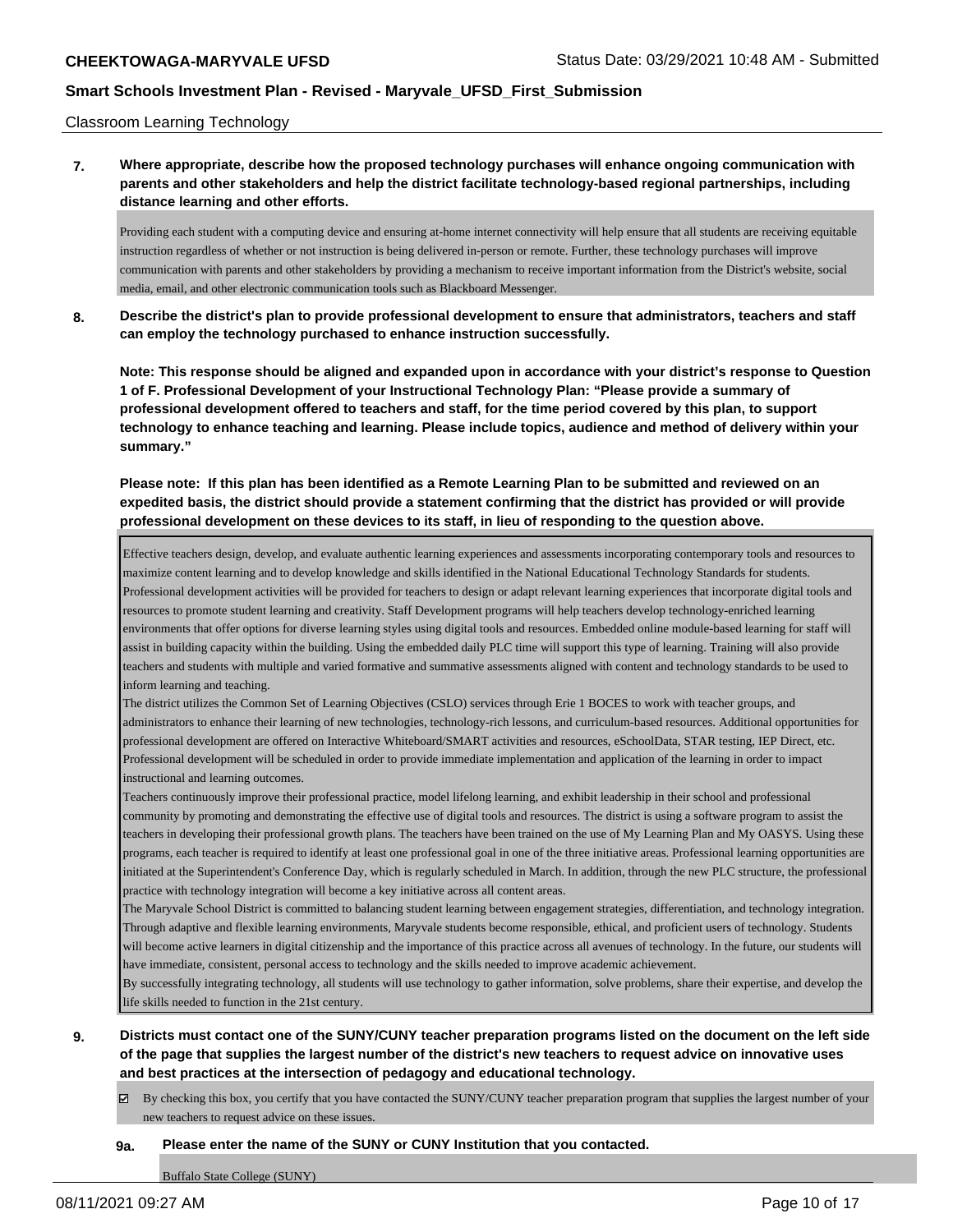Classroom Learning Technology

**9b. Enter the primary Institution phone number.**

716-878-4214

**9c. Enter the name of the contact person with whom you consulted and/or will be collaborating with on innovative uses of technology and best practices.**

Joseph Zawicki, PhD

**10. To ensure the sustainability of technology purchases made with Smart Schools funds, districts must demonstrate a long-term plan to maintain and replace technology purchases supported by Smart Schools Bond Act funds. This sustainability plan shall demonstrate a district's capacity to support recurring costs of use that are ineligible for Smart Schools Bond Act funding such as device maintenance, technical support, Internet and wireless fees, maintenance of hotspots, staff professional development, building maintenance and the replacement of incidental items. Further, such a sustainability plan shall include a long-term plan for the replacement of purchased devices and equipment at the end of their useful life with other funding sources.**

 $\boxtimes$  By checking this box, you certify that the district has a sustainability plan as described above.

**11. Districts must ensure that devices purchased with Smart Schools Bond funds will be distributed, prepared for use, maintained and supported appropriately. Districts must maintain detailed device inventories in accordance with generally accepted accounting principles.**

By checking this box, you certify that the district has a distribution and inventory management plan and system in place.

**12. Please detail the type, quantity, per unit cost and total cost of the eligible items under each sub-category.**

|                                  |                                     | 1,387    | 5,023.00      | 945,438           |
|----------------------------------|-------------------------------------|----------|---------------|-------------------|
|                                  | camera                              |          |               |                   |
| <b>Other Costs</b>               | AVerVision F50-8M - document        | 75       | 650.00        | 48.750.00         |
| <b>Laptop Computers</b>          | Lenovo 500e Chromebook 11.6         | 1,200    | 374.00        | 448,800.00        |
|                                  | <b>MX275 Interactive Flat Panel</b> |          |               |                   |
| Interactive Whiteboards          | SMART Board (SBID-MX275-V2)         | 112      | 3.999.00      | 447,888.00        |
| each type.                       |                                     |          |               |                   |
| Repeat to add another item under |                                     |          |               |                   |
| type.                            |                                     |          |               |                   |
| Select the allowable expenditure | Item to be Purchased                | Quantity | Cost per Item | <b>Total Cost</b> |

#### **13. Final 2014-15 BEDS Enrollment to calculate Nonpublic Sharing Requirement (no changes allowed.)**

|            | <b>Public Enrollment</b> | Nonpublic Enrollment | <b>Total Enrollment</b> | Nonpublic<br>Percentage |
|------------|--------------------------|----------------------|-------------------------|-------------------------|
| Enrollment | 2,098                    | 43                   | 2.141.00                | 2.01                    |

#### **14. If you are submitting an allocation for Classroom Learning Technology complete this table.**

|                         | Public School Sub-Allocation | <b>Estimated Nonpublic Loan</b><br>Amount<br>(Based on Percentage Above) | <b>Estimated Total Public and</b><br>Nonpublic Sub-Allocation |
|-------------------------|------------------------------|--------------------------------------------------------------------------|---------------------------------------------------------------|
| Interactive Whiteboards | 447,888.00                   | 5,092.66                                                                 | 452,980.66                                                    |
| Computer Servers        | (No Response)                | 0.00                                                                     | 0.00                                                          |
| Desktop Computers       | (No Response)                | 0.00                                                                     | 0.00                                                          |
| Laptop Computers        | 448,800.00                   | 5,103.03                                                                 | 453,903.03                                                    |
| <b>Tablet Computers</b> |                              |                                                                          |                                                               |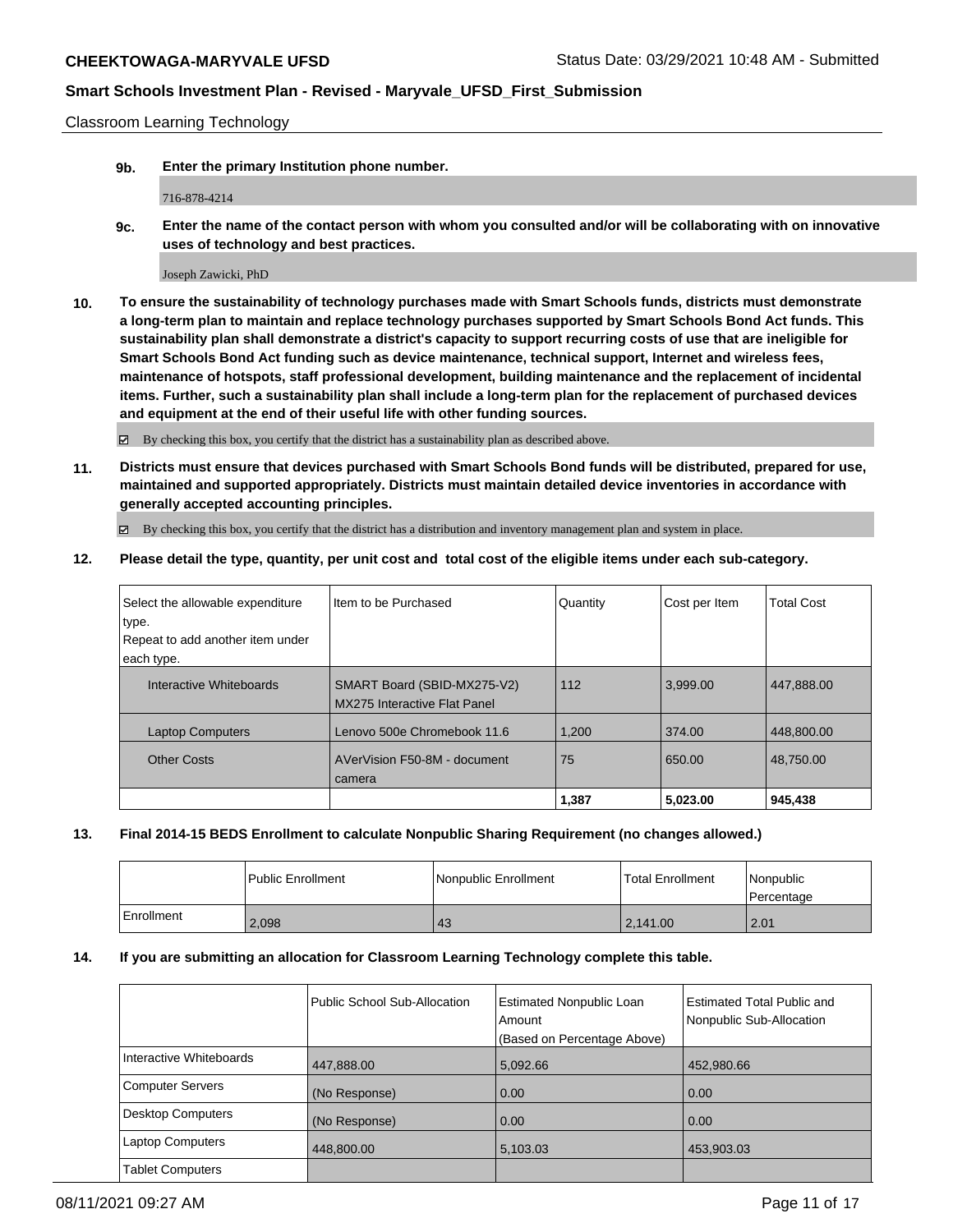Classroom Learning Technology

| Totals:     | 945,438.00                   | 10,750                                    | 956,188                                                |
|-------------|------------------------------|-------------------------------------------|--------------------------------------------------------|
| Other Costs | 48,750.00                    | 554.31                                    | 49,304.31                                              |
|             | (No Response)                | 0.00                                      | 0.00                                                   |
|             |                              | (Based on Percentage Above)               |                                                        |
|             | Public School Sub-Allocation | <b>Estimated Nonpublic Loan</b><br>Amount | Estimated Total Public and<br>Nonpublic Sub-Allocation |
|             |                              |                                           |                                                        |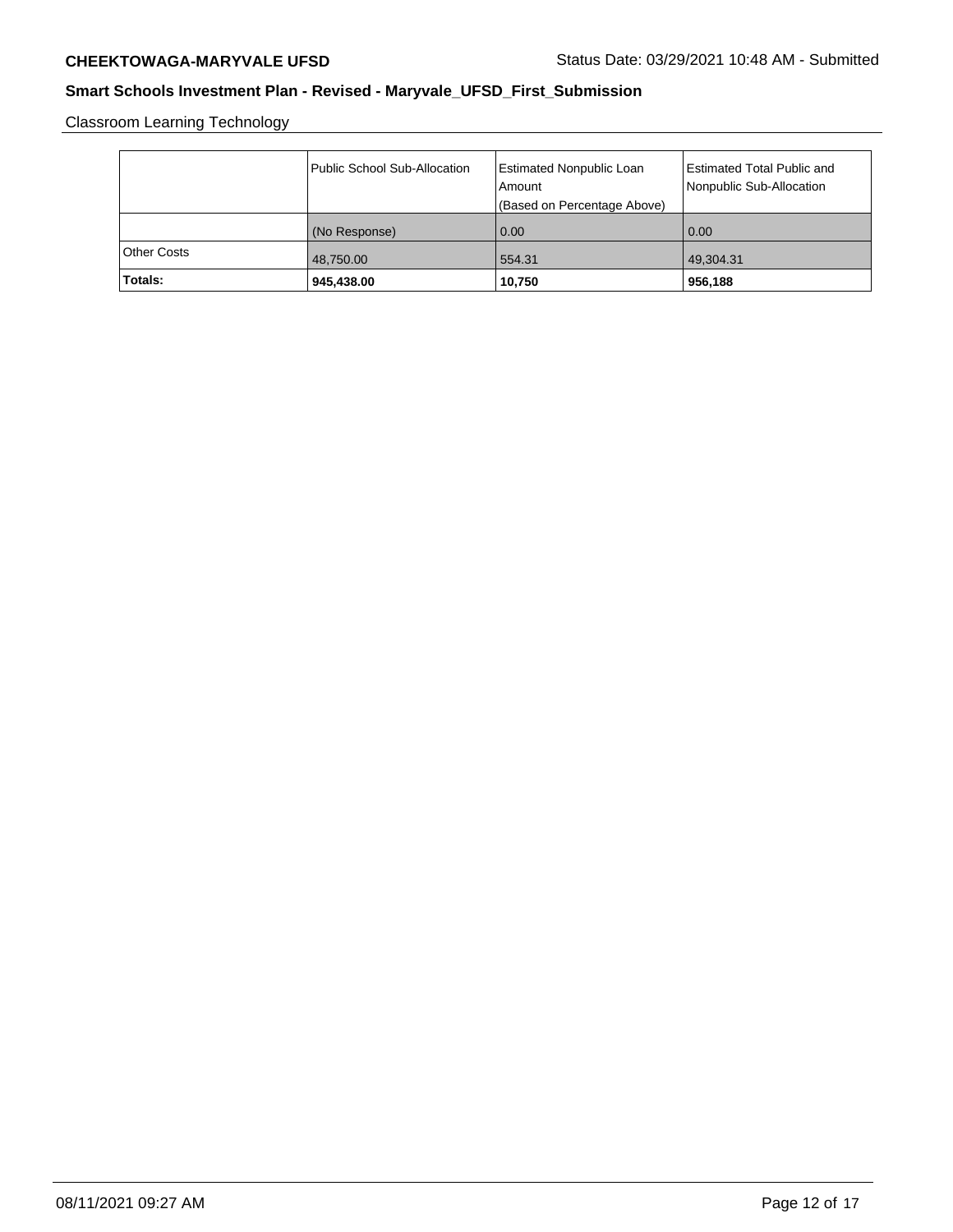#### Pre-Kindergarten Classrooms

**1. Provide information regarding how and where the district is currently serving pre-kindergarten students and justify the need for additional space with enrollment projections over 3 years.**

(No Response)

- **2. Describe the district's plan to construct, enhance or modernize education facilities to accommodate prekindergarten programs. Such plans must include:**
	- **Specific descriptions of what the district intends to do to each space;**
	- **An affirmation that new pre-kindergarten classrooms will contain a minimum of 900 square feet per classroom;**
	- **The number of classrooms involved;**
	- **The approximate construction costs per classroom; and**
	- **Confirmation that the space is district-owned or has a long-term lease that exceeds the probable useful life of the improvements.**

(No Response)

**3. Smart Schools Bond Act funds may only be used for capital construction costs. Describe the type and amount of additional funds that will be required to support ineligible ongoing costs (e.g. instruction, supplies) associated with any additional pre-kindergarten classrooms that the district plans to add.**

(No Response)

**4. All plans and specifications for the erection, repair, enlargement or remodeling of school buildings in any public school district in the State must be reviewed and approved by the Commissioner. Districts that plan capital projects using their Smart Schools Bond Act funds will undergo a Preliminary Review Process by the Office of Facilities Planning.**

**Please indicate on a separate row each project number given to you by the Office of Facilities Planning.**

| Project Number |  |
|----------------|--|
| (No Response)  |  |
|                |  |

**5. Please detail the type, quantity, per unit cost and total cost of the eligible items under each sub-category.**

| Select the allowable expenditure | Item to be purchased | Quantity      | Cost per Item | <b>Total Cost</b> |
|----------------------------------|----------------------|---------------|---------------|-------------------|
| type.                            |                      |               |               |                   |
| Repeat to add another item under |                      |               |               |                   |
| each type.                       |                      |               |               |                   |
| (No Response)                    | (No Response)        | (No Response) | (No Response) | 0.00              |
|                                  |                      | o             | 0.00          | u                 |

**6. If you have made an allocation for Pre-Kindergarten Classrooms, complete this table. Note that the calculated Total at the bottom of the table must equal the Total allocation for this category that you entered in the SSIP Overview overall budget.**

| Totals:                                  | 0.00           |
|------------------------------------------|----------------|
| <b>Other Costs</b>                       | (No Response)  |
| Enhance/Modernize Educational Facilities | (No Response)  |
| Construct Pre-K Classrooms               | (No Response)  |
|                                          | Sub-Allocation |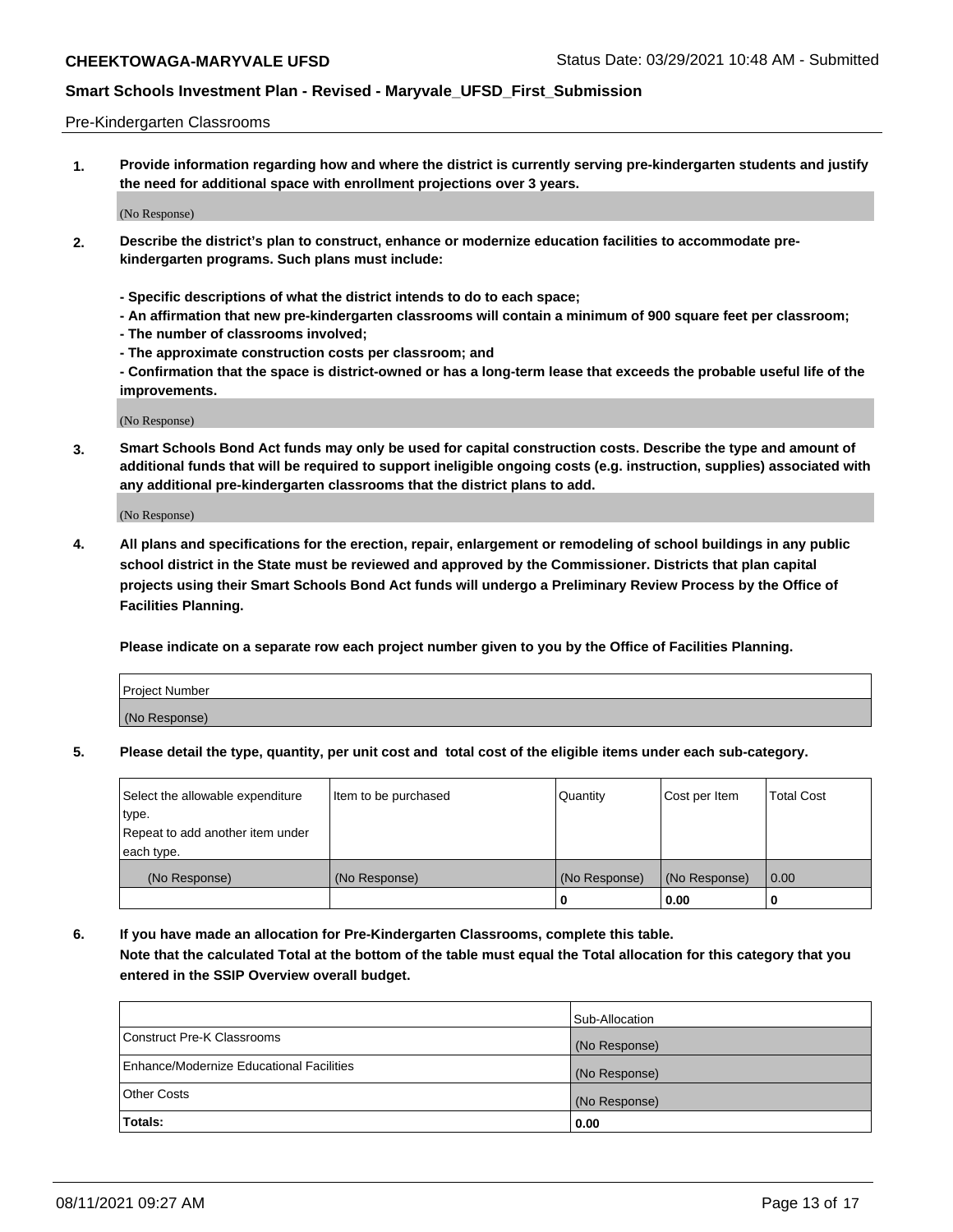Replace Transportable Classrooms

**1. Describe the district's plan to construct, enhance or modernize education facilities to provide high-quality instructional space by replacing transportable classrooms.**

(No Response)

**2. All plans and specifications for the erection, repair, enlargement or remodeling of school buildings in any public school district in the State must be reviewed and approved by the Commissioner. Districts that plan capital projects using their Smart Schools Bond Act funds will undergo a Preliminary Review Process by the Office of Facilities Planning.**

**Please indicate on a separate row each project number given to you by the Office of Facilities Planning.**

| Project Number |  |
|----------------|--|
|                |  |
| (No Response)  |  |

**3. For large projects that seek to blend Smart Schools Bond Act dollars with other funds, please note that Smart Schools Bond Act funds can be allocated on a pro rata basis depending on the number of new classrooms built that directly replace transportable classroom units.**

**If a district seeks to blend Smart Schools Bond Act dollars with other funds describe below what other funds are being used and what portion of the money will be Smart Schools Bond Act funds.**

(No Response)

**4. Please detail the type, quantity, per unit cost and total cost of the eligible items under each sub-category.**

| Select the allowable expenditure | Item to be purchased | Quantity      | Cost per Item | Total Cost |
|----------------------------------|----------------------|---------------|---------------|------------|
| ∣type.                           |                      |               |               |            |
| Repeat to add another item under |                      |               |               |            |
| each type.                       |                      |               |               |            |
| (No Response)                    | (No Response)        | (No Response) | (No Response) | 0.00       |
|                                  |                      | u             | 0.00          |            |

**5. If you have made an allocation for Replace Transportable Classrooms, complete this table. Note that the calculated Total at the bottom of the table must equal the Total allocation for this category that you entered in the SSIP Overview overall budget.**

|                                                | Sub-Allocation |
|------------------------------------------------|----------------|
| Construct New Instructional Space              | (No Response)  |
| Enhance/Modernize Existing Instructional Space | (No Response)  |
| Other Costs                                    | (No Response)  |
| Totals:                                        | 0.00           |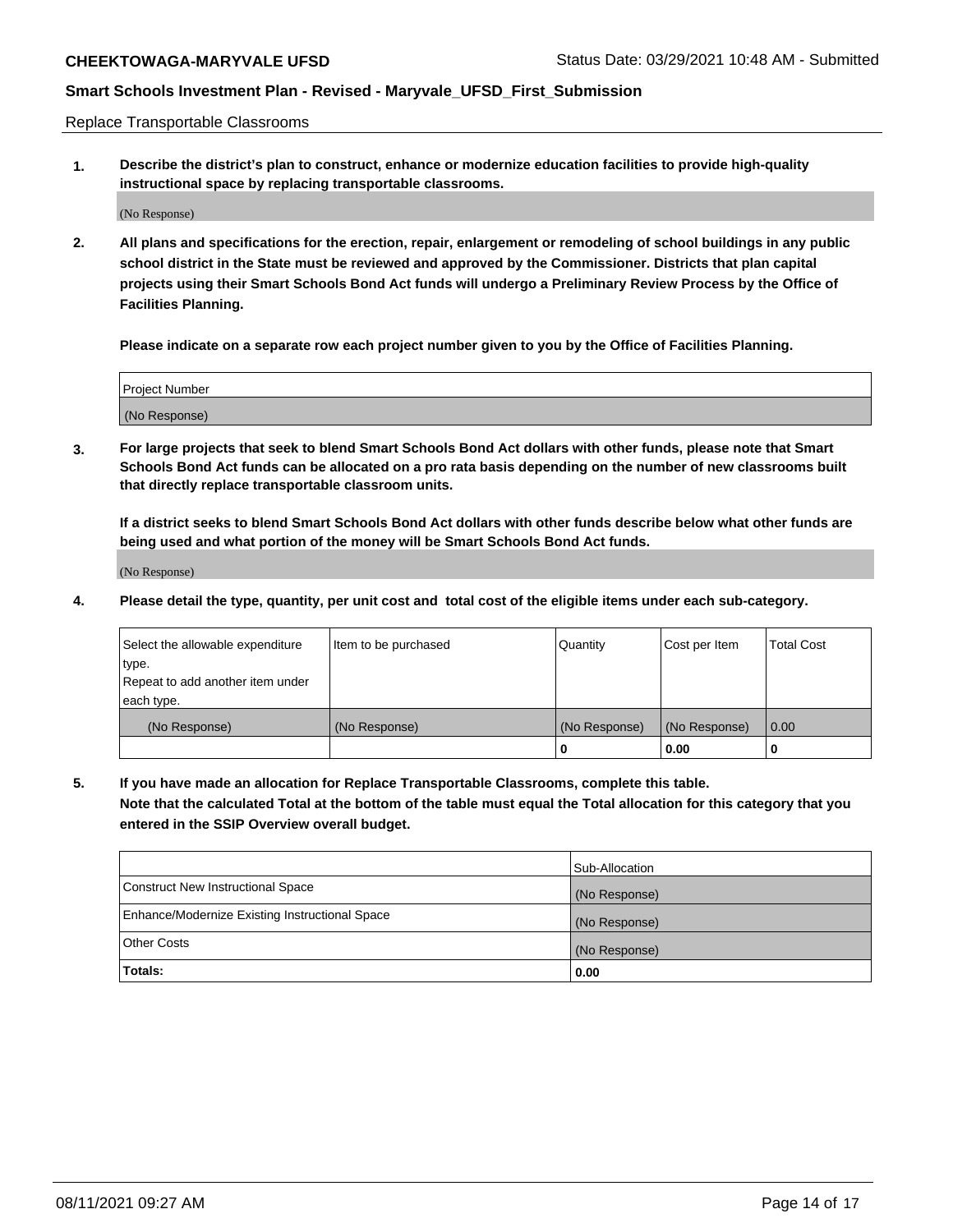High-Tech Security Features

**1. Describe how you intend to use Smart Schools Bond Act funds to install high-tech security features in school buildings and on school campuses.**

(No Response)

**2. All plans and specifications for the erection, repair, enlargement or remodeling of school buildings in any public school district in the State must be reviewed and approved by the Commissioner. Smart Schools plans with any expenditures in the High-Tech Security category require a project number from the Office of Facilities Planning. Districts must submit an SSBA LOI and receive project numbers prior to submitting the SSIP. As indicated on the LOI, some projects may be eligible for a streamlined review and will not require a building permit. Please indicate on a separate row each project number given to you by the Office of Facilities Planning.**

| <b>Project Number</b> |  |
|-----------------------|--|
| (No Response)         |  |

- **3. Was your project deemed eligible for streamlined Review?**
	- Yes
	- $\hfill \square$  No
- **4. Include the name and license number of the architect or engineer of record.**

| Name          | License Number |
|---------------|----------------|
| (No Response) | (No Response)  |

**5. Please detail the type, quantity, per unit cost and total cost of the eligible items under each sub-category.**

| Select the allowable expenditure | Item to be purchased | Quantity      | Cost per Item | <b>Total Cost</b> |
|----------------------------------|----------------------|---------------|---------------|-------------------|
| 'type.                           |                      |               |               |                   |
| Repeat to add another item under |                      |               |               |                   |
| each type.                       |                      |               |               |                   |
| (No Response)                    | (No Response)        | (No Response) | (No Response) | 0.00              |
|                                  |                      | U             | 0.00          |                   |

**6. If you have made an allocation for High-Tech Security Features, complete this table.**

**Enter each Sub-category Public Allocation based on the the expenditures listed in Table #5.**

|                                                      | Sub-Allocation |
|------------------------------------------------------|----------------|
| Capital-Intensive Security Project (Standard Review) | (No Response)  |
| <b>Electronic Security System</b>                    | (No Response)  |
| <b>Entry Control System</b>                          | (No Response)  |
| Approved Door Hardening Project                      | (No Response)  |
| <b>Other Costs</b>                                   | (No Response)  |
| Totals:                                              | 0.00           |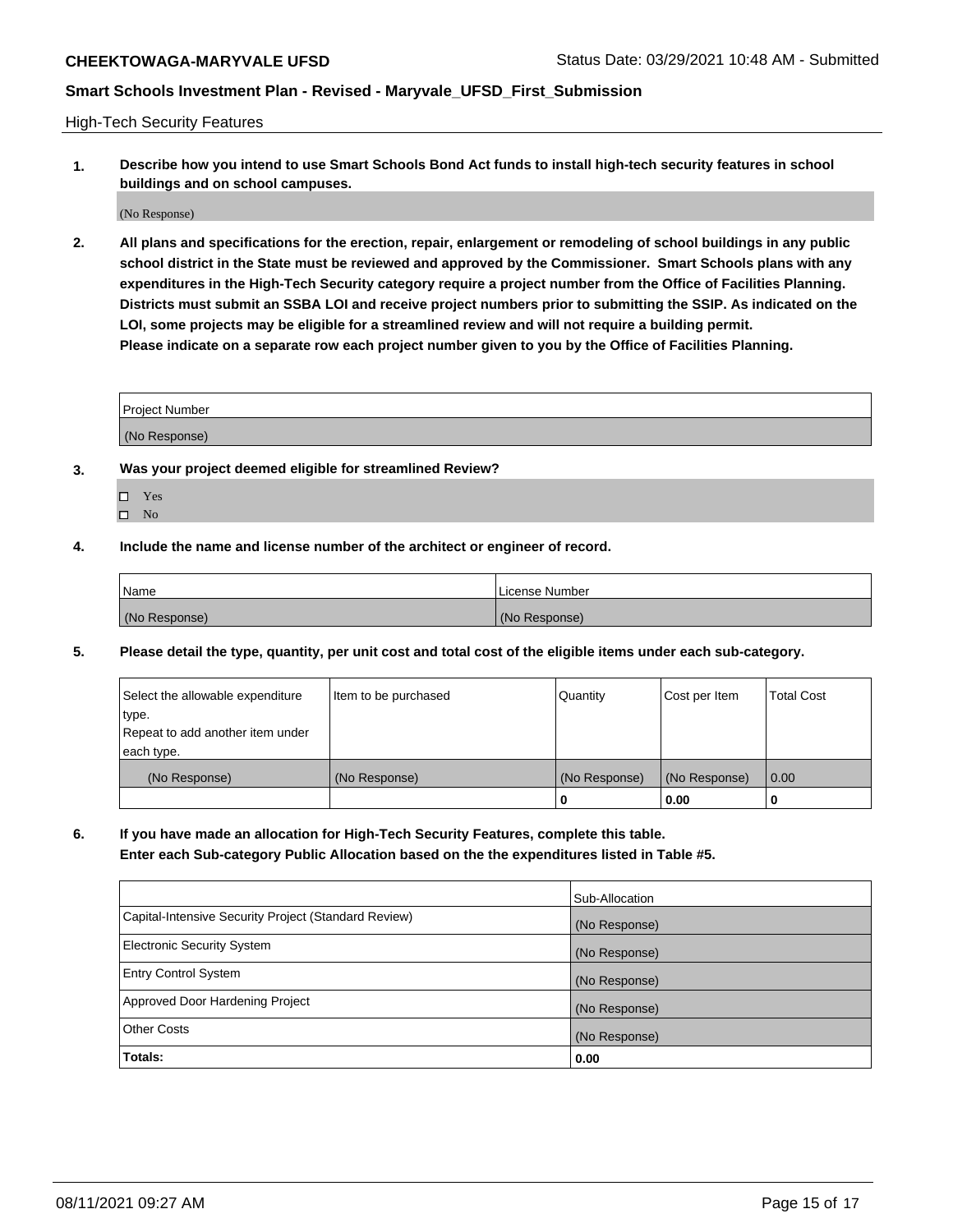Non-Public Schools

**1. Describe your plan to utilize SSBA funds to purchase devices and loan to the nonpublic schools within your district. Please specify what devices have been requested by the nonpublic schools. If the nonpublic schools have not finalized requests, the district should provide the date nonpublic schools will submit the request by.**

**Please note: If this plan has been identified as a Remote Learning Plan to be submitted and reviewed on an expedited basis, the district should state that they will reach out to the nonpublic schools upon submission of the application, in lieu of responding to the question above.**

The district has engaged with the nonpublic school located within the boundaries of the Maryvale UFSD. A deadline of June 30, 2021 has been set to submit the non-pub request.

**2. A final Smart Schools Investment Plan cannot be approved until school authorities have adopted regulations specifying the date by which requests from nonpublic schools for the purchase and loan of Smart Schools Bond Act classroom technology must be received by the district.**

By checking this box, you certify that you have such a plan and associated regulations in place that have been made public.

**2a. Please enter the date each year nonpublic schools must request loanable items from the school district. This date cannot be earlier than June 1 of the previous school year.**

June 30

#### **3. Final 2014-15 BEDS Enrollment to calculate Nonpublic Sharing Requirement (no changes allowed.)**

|            | <b>Public Enrollment</b> | l Nonpublic Enrollment | <b>Total Enrollment</b> | l Nonpublic Percentage |
|------------|--------------------------|------------------------|-------------------------|------------------------|
| Enrollment | 2,098                    | 43                     | 2.141.00                | 2.01                   |

#### **4. Nonpublic Loan Calculator**

|                                                        | Loanable       | Loanable   | Additional       | Estimated | Previously | l Cumulative | Final Per  | <b>Final Total</b> |
|--------------------------------------------------------|----------------|------------|------------------|-----------|------------|--------------|------------|--------------------|
|                                                        | School         | Classroom  | Nonpublic        | Per Pupil | Approved   | Per Pupil    | Pupil Loan | l Loan             |
|                                                        | l Connectivitv | Technology | Loan             | Amount -  | Per Pupil  | Loan         | Amount -   | l Amount -         |
|                                                        |                |            | (Optional)       | This Plan | Amount(s)  | Amount       | This Plan  | This Plan          |
| Required Nonpublic<br>Loan                             | 0.00           | 956.188.00 |                  | 250.00    | 0.00       | 250.00       | 250.00     | 10,750.00          |
| Final Adjusted Loan<br>- (If additional loan<br>funds) | 0.00           | 956,188.00 | (No<br>Response) | 250.00    | 0.00       | 250.00       | 250.00     | 10,750.00          |

## **5. Nonpublic Share**

|                                          | Final Per Pupil Amount | Final Nonpublic Loan Amount |
|------------------------------------------|------------------------|-----------------------------|
| Pending and Previously<br>Approved Plans | 0.00                   | 0.00                        |
| This Plan                                | 250.00                 | 10,750.00                   |
| Total                                    | 250.00                 | 10,750.00                   |

#### **6. Distribution of Nonpublic Loan Amount by School**

| Nonpublic School Name             | 2018-19 K-12 Enrollment | Special Ed School? If Yes, not eligible |
|-----------------------------------|-------------------------|-----------------------------------------|
| I ARC ERIE COUNTY NY - MARYVALE I |                         | <b>No</b>                               |
| ASPIRE OF WESTERN NEW YORK        | 120                     | Yes                                     |
| NEW CREATION FELLOWSHIP           | 8                       | <b>No</b>                               |
| <b>ACADEMY</b>                    |                         |                                         |